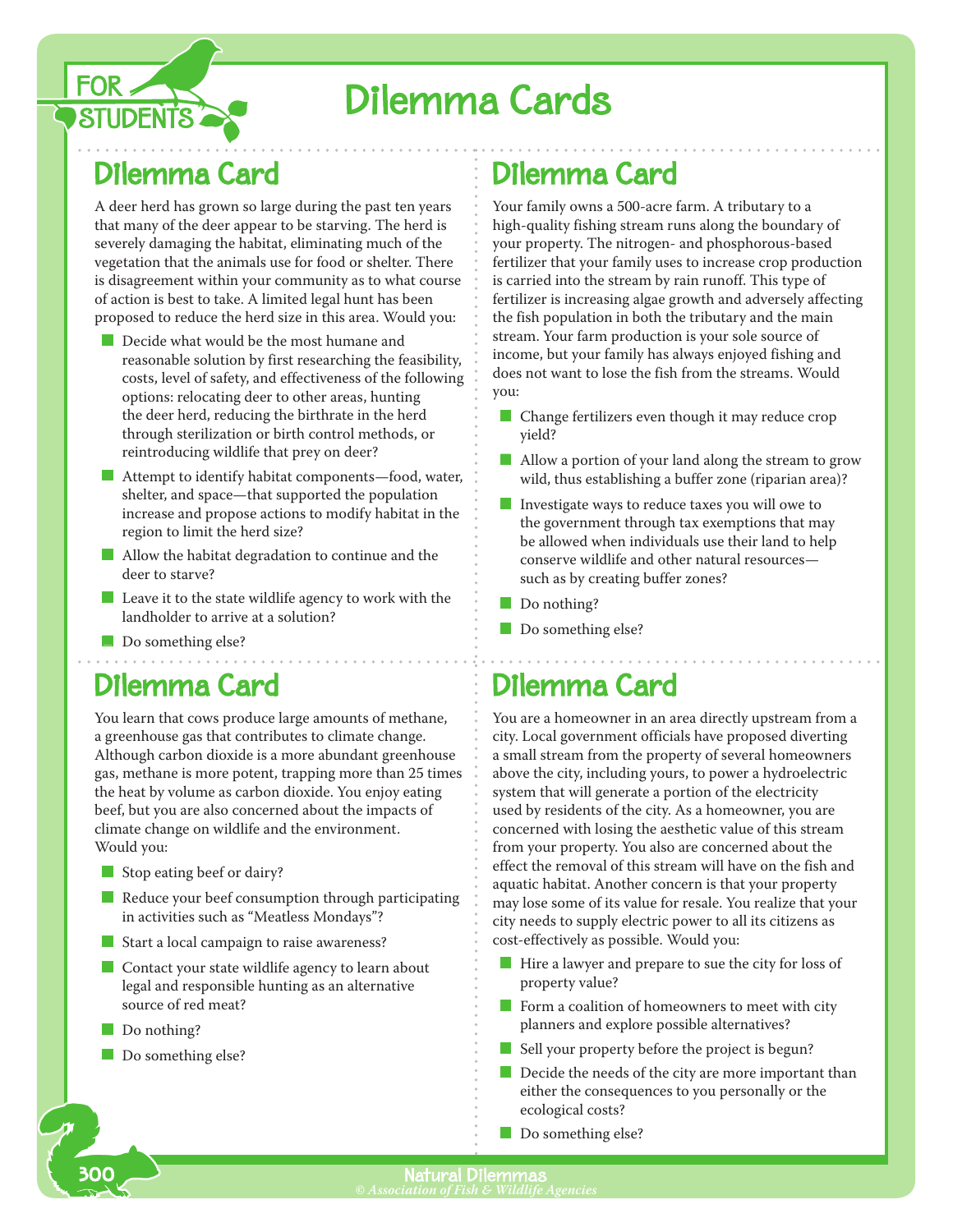

# Dilemma Card

You are fishing at a secluded lake and have caught two fish during your first day at the lake. Now, on the second day, the fishing has been great, and you have caught five fish in the first hour, all of which are bigger than yesterday's fish. The law allows you to possess 12 fish. Would you:

- Continue to fish and keep all the fish, even if you exceed the maximum?
- $\blacksquare$  Dispose of the smaller fish you caught yesterday, and keep the big ones to stay within your limit?
- **Have fish for lunch?**
- $\Box$  Quit fishing and go for a hike?
- Do something else?

### Dilemma Card

You are finally able to build your family's dream house. Because of rising construction costs, you realize that you cannot include all the features you had planned for. You must decide which one of the following you will include:

- solar heating,
- $\blacksquare$  recreation room with fireplace,
- $\blacksquare$  hot tub and sauna,
- greenhouse, or
- $\blacksquare$  something else.

# Dilemma Card Dilemma Card

You are a farmer. You have been studying and hearing about farming practices such as leaving edge areas for wildlife, no-till farming, and organic pest control. Although these practices may improve your long-term benefits, they may reduce your short-term profits. You are already having trouble paying your taxes and keeping up with expenses. Would you:

- Sell the farm?
- Keep studying farming practices but make no changes for now?
- **n** Try a few methods on some of your acreage, and compare the results with other similar areas on your land?
- Do something else?

# Dilemma Card

You are a member of a country club that is considering building a farm to raise animals for members to hunt. Those members in favor of the plan state that the farm would benefit members by providing them with more opportunities for hunting. Those opposed to the plan expressed the opinion that hunting should occur only in the wild. Would you:

- $\blacksquare$  Vote for the plan?
- $\blacksquare$  Vote against the plan?
- Abstain from voting?
- $\blacksquare$  Before voting, learn more about how wildlife farms are operated, as well as further discuss and understand the concerns of those who are opposed to the plan?
- $\Box$  Do something else?

#### Dilemma Card

You are an influential member of the community. On your way home from work, you are stopped by a police officer and cited for having excessive auto emissions. Would you:

- $\blacksquare$  Use your influence to have the ticket invalidated?
- Sell the car to some unsuspecting person?
- $\blacksquare$  Work to change the law?
- $\blacksquare$  Get your car fixed and pay the ticket?
- Do something else?

You like to hang birdfeeders to attract birds to your yard. You recently heard a presentation on human-wildlife conflicts and learned how birdfeeders can cause problems with other animals such as bears and coyotes. You love wildlife and do not want to cause problems, but you also love seeing all the different birds around your house. Would you:

- Take your birdfeeder down?
- $\blacksquare$  Find out other ways to attract birds to your yard?
- $\blacksquare$  Take your birdfeeders in at night to avoid issues with nocturnal predators?
- $\Box$  Do nothing?
- Do something else?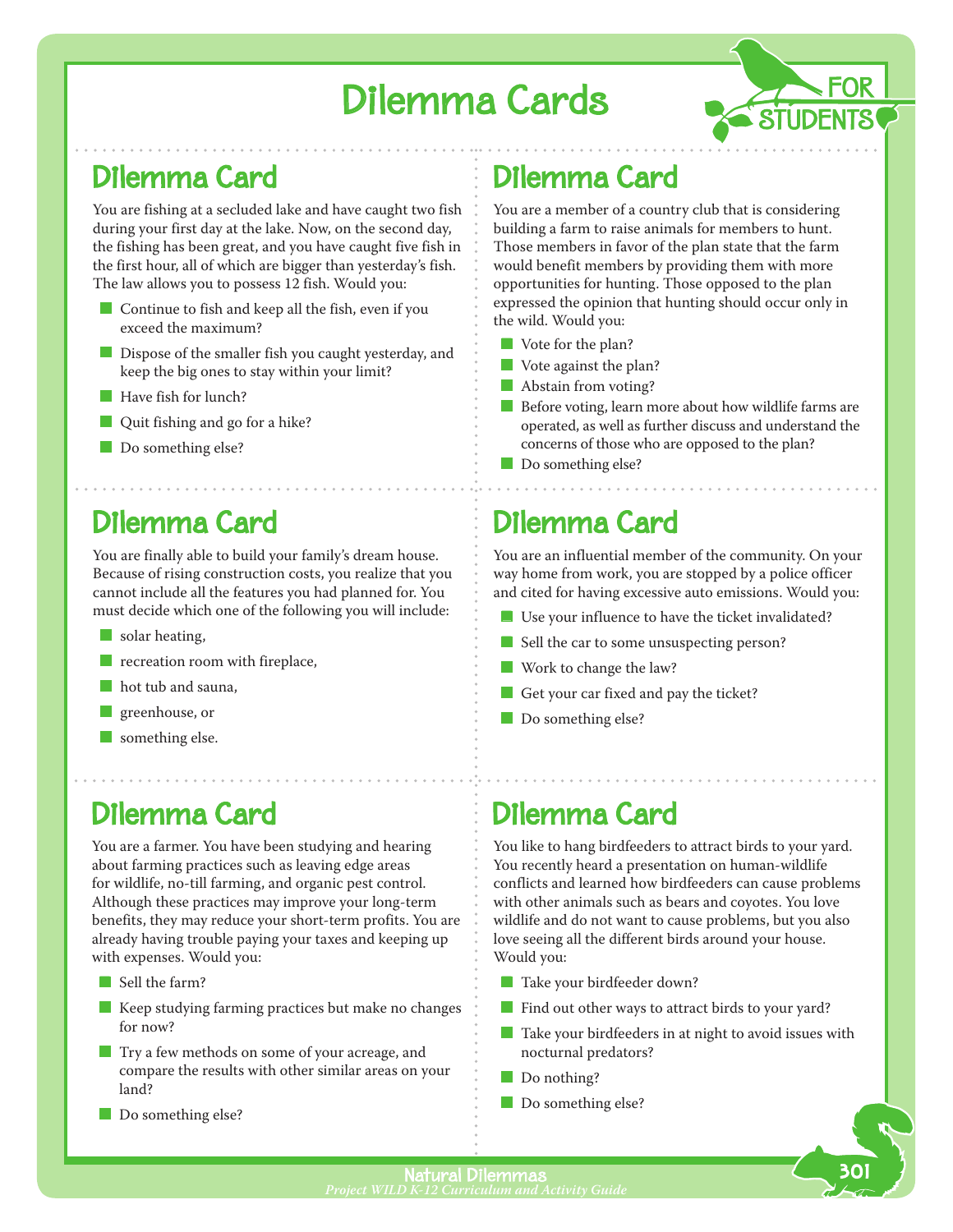## Dilemma Card

FOR

**STUDENTS** 

You are walking in the woods and come upon a young fawn. There is no sign of the fawn's mother. Would you:

- $\blacksquare$  Leave the fawn where it is?
- Move the fawn to a sheltered area?
- $\blacksquare$  Take the fawn home?
- Do something else?

### Dilemma Card

You love children and would like to have a large family. You are aware, however, of the world's population projections for the future. Would you:

- **n** Plan to have a large family anyway?
- Decide not to have children?
- **n** Limit yourself to one or two children?
- $\blacksquare$  Adopt children?
- $\Box$  Do something else?

#### Dilemma Card

You have found a young screech owl and raised it to maturity. You have been told that you cannot keep the owl any longer because keeping it without the proper permit violates state and federal laws. Would you:

- Offer it to your local zoo?
- $\blacksquare$  Keep it as a pet?
- Call members of the local fish and wildlife agency and ask their advice?
- Determine whether it could survive in the wild, and if it appears the owl could, release it in a suitable area?
- $\blacksquare$  Do something else?

### Dilemma Card Dilemma Card

You are president of a large corporation. You are very interested in pollution control and have had a task force assigned to study the pollution your plant is creating. The task force reports that you are barely within the legal requirements. The plant is polluting the community. To add the necessary equipment to reduce pollution would cost so much that you would have to lay off 50 employees. Would you:

- Add the equipment, and lay off the employees?
- $\blacksquare$  Not add the equipment?
- $\blacksquare$  Wait a few years to see if the cost of the equipment will drop?
- $\blacksquare$  Hire an engineering firm to provide further recommendations?
	- Do something else?

302

#### Dilemma Card

You are out in the woods hunting with a friend when you spot a hawk perched on a high limb. Before you realize what is happening, your friend shoots the hawk. An hour later, you are leaving the woods and are approached by a state wildlife officer who tells you a hawk has been illegally shot and asks if you know anything about it. Would you:

- $\blacksquare$  Deny any knowledge of the incident?
- Admit your friend did it?
- $\blacksquare$  Make up a story implicating someone else?
- $\blacksquare$  Say nothing, but call the fish and wildlife officer later with an anonymous phone tip?
- Do something else?

You have purchased a beautiful 10-acre property in the mountains to build a summer home. One hillside of the property has a beautiful view of the valley and lake below and is your choice for your home site. However, you discover a bald eagle has an active nest site on that hillside. The bald eagle is sensitive to disturbance around its nest tree and is a protected species. Bald eagles are highly selective in choosing nest sites and usually return to the same nest year after year. Would you:

- $\blacksquare$  Select a different site on the property to build your home?
- $\blacksquare$  Sell the property?
- $\Box$  Call your wildlife agency and ask for information or a recommendation?
- Chop down the tree and build your home?
- $\Box$  Do something else?

latural Dilemm